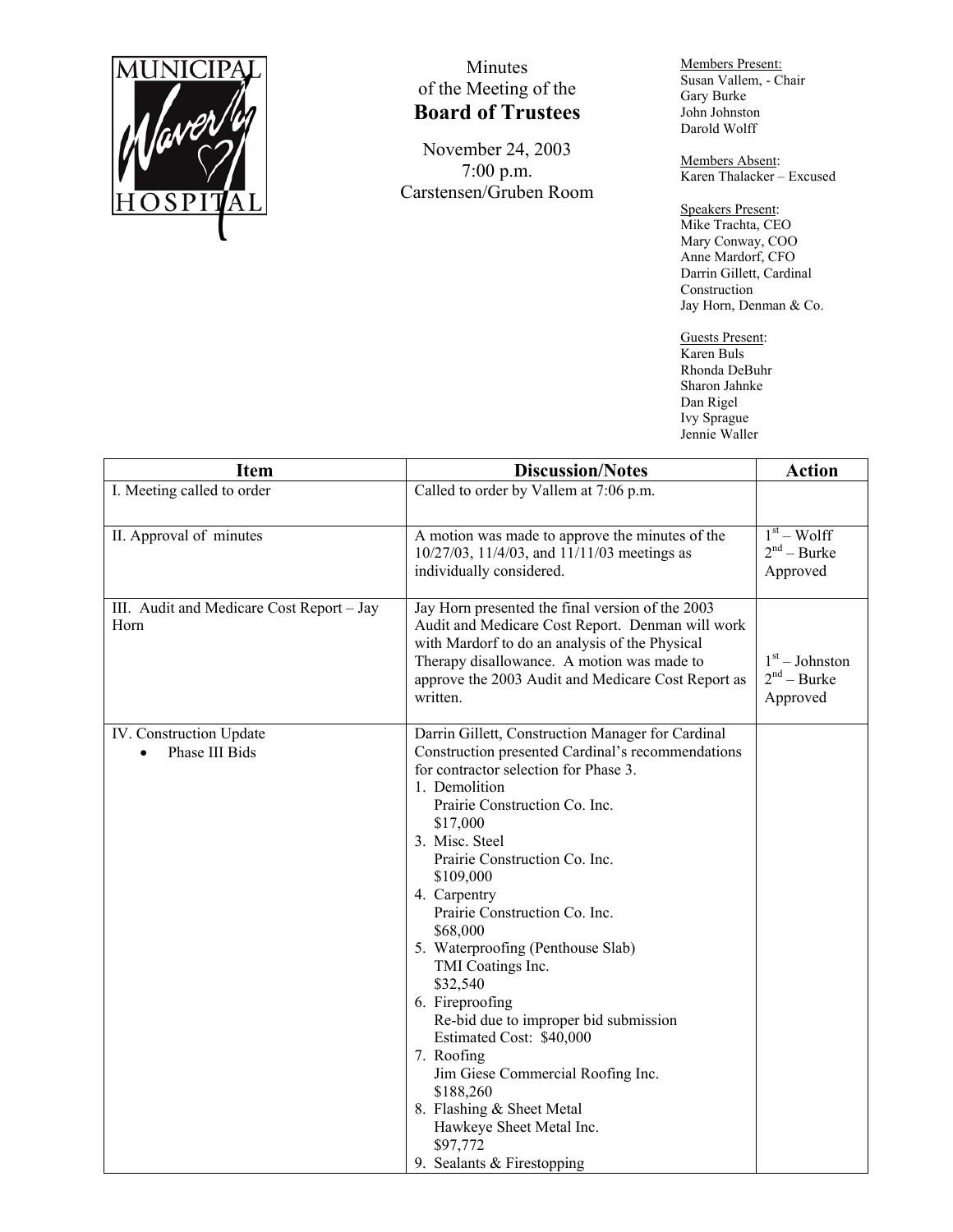|                                 | Lee System 7 Inc.                                              |               |
|---------------------------------|----------------------------------------------------------------|---------------|
|                                 | \$26,140                                                       |               |
|                                 | 10. Doors, Frame and Finish Hardware                           |               |
|                                 | Peters Construction Corp.                                      |               |
|                                 | \$176,059                                                      |               |
|                                 | 11. Rolling Counter Doors                                      |               |
|                                 | Skold Door Company                                             |               |
|                                 | \$4,723                                                        |               |
|                                 | 12. Aluminum Doors & Windows                                   |               |
|                                 | Swanson's                                                      |               |
|                                 | \$156,740                                                      |               |
|                                 | 13. Drywall Work                                               |               |
|                                 | Hudson Construction Services Inc.<br>\$740,700                 |               |
|                                 | 14. Acoustical Ceilings                                        |               |
|                                 | Dyball Acoustical Inc.                                         |               |
|                                 | \$65,696                                                       |               |
|                                 | 15. Ceramic Tile Work                                          |               |
|                                 | AJ Frank Construction Inc.                                     |               |
|                                 | \$41,920                                                       |               |
|                                 | 16. Flooring                                                   |               |
|                                 | <b>TBD</b>                                                     |               |
|                                 | Estimated Cost: \$292,495                                      |               |
|                                 | 17. Painting                                                   |               |
|                                 | Modern Painting Inc.                                           |               |
|                                 | \$89,773                                                       |               |
|                                 | 18. Loading Dock Equipment                                     |               |
|                                 | No bids                                                        |               |
|                                 | Estimated Cost: \$18,000                                       |               |
|                                 | 19. Casework                                                   |               |
|                                 | Northern Woodwork Inc.<br>\$195,779                            |               |
|                                 | 20. Misc. Finishes                                             |               |
|                                 | Prairie Construction Co. Inc.                                  |               |
|                                 | \$90,000                                                       |               |
|                                 | ** This package excludes headwall units, owner                 |               |
|                                 | may need to buy direct.                                        |               |
|                                 | 21. Elevators                                                  |               |
|                                 | Schumacher Elevator Company                                    |               |
|                                 | \$231,254                                                      |               |
|                                 | 22. Mechanical (HVAC & Plumbing)                               |               |
|                                 | Meyers Sheet Metal/Plumb Tech                                  |               |
|                                 | \$2,784,000                                                    |               |
|                                 | 23. Fire Sprinkler System                                      |               |
|                                 | Blackhawk Automatic Sprinklers Inc.                            |               |
|                                 | \$126,000                                                      |               |
|                                 | 24. Electrical                                                 |               |
|                                 | Voltmer Electric                                               |               |
|                                 | \$802,792                                                      |               |
|                                 | 25. Nurse Call System<br>Re-bid due to improper bid submission |               |
|                                 | Estimated Cost: \$45,000                                       |               |
|                                 | <b>Total Construction Cost to Date (estimated):</b>            |               |
|                                 | \$9,763,000 (including portion of Clover                       |               |
|                                 | expenses)                                                      |               |
|                                 | \$9,563,000 (subtracting the portion estimated                 |               |
|                                 | to be Clover expenses)                                         |               |
|                                 |                                                                |               |
| Resolution to approve bids $\&$ | A motion was made to adopt the resolution to                   | $1st - Wolf$  |
| contractors                     | approve bids and contractors as presented by Gillett,          | $2nd - Burke$ |
|                                 | with the exceptions as presented:                              | Approved      |
|                                 | Bid Package $6 -$ to be re-bid                                 |               |
|                                 | Bid Package $7 -$ to accept alternate roofing bid              |               |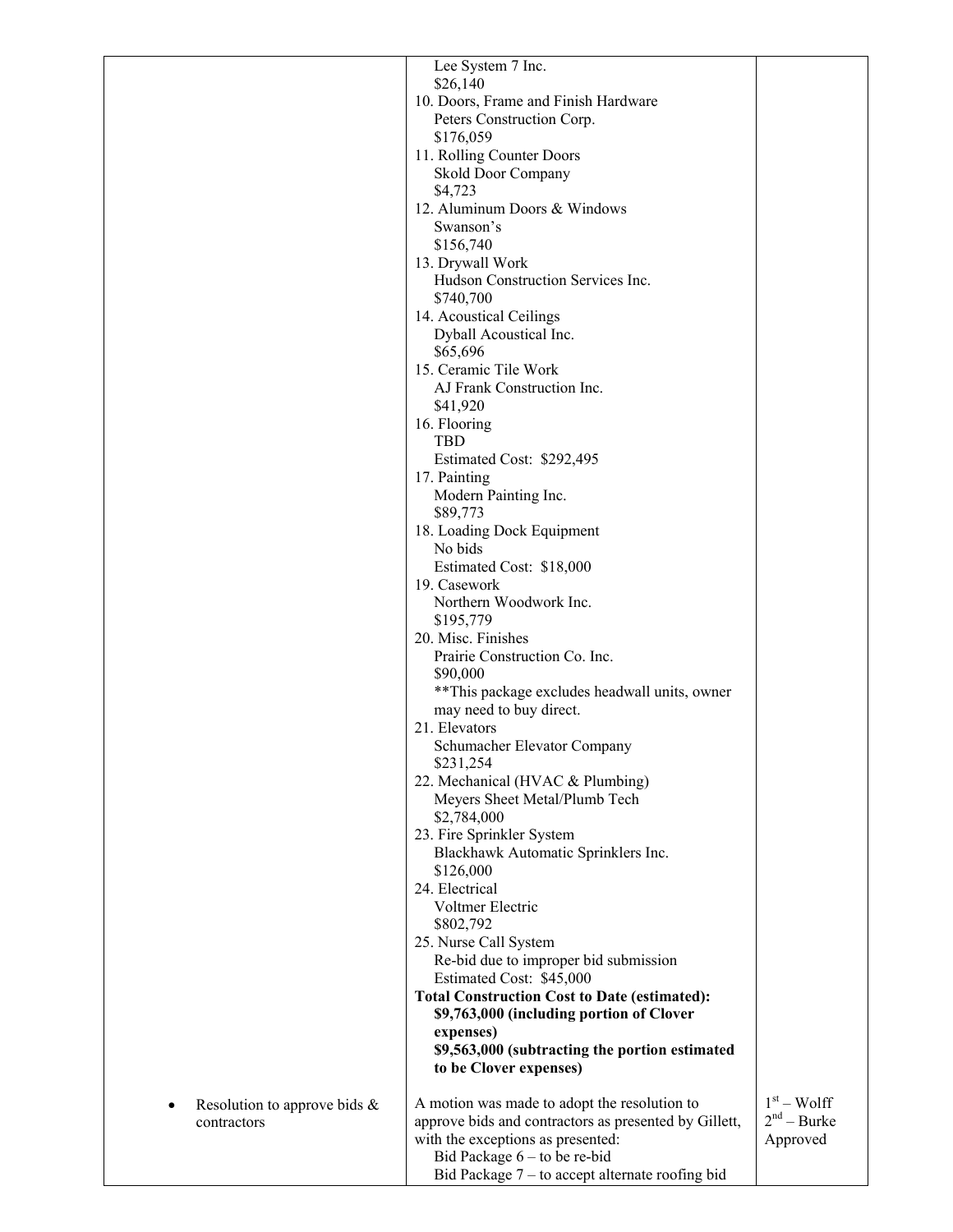|                                                                                                                                                               | from Giese at a cost savings of \$50,000<br>Bid Package 16 – still investigating, possible re-<br>bid<br>Bid Package 18 – to be re-bid<br>Bid Package $20 -$ to be accepted with headwall<br>units excluded<br>Bid Package 25 – to be re-bid                                                                                                                                                                                               |                                                                                              |
|---------------------------------------------------------------------------------------------------------------------------------------------------------------|--------------------------------------------------------------------------------------------------------------------------------------------------------------------------------------------------------------------------------------------------------------------------------------------------------------------------------------------------------------------------------------------------------------------------------------------|----------------------------------------------------------------------------------------------|
| Resolution to finalize masonry                                                                                                                                | Trachta presented a resolution to approve the<br>contract and bond for masonry work. A motion was<br>made to adopt the resolution approving contract and<br>bond with Seedorf Masonry, Inc. of Strawberry<br>Point, Iowa.                                                                                                                                                                                                                  | $1st - Johnston$<br>$2nd - Burke$<br>Approved                                                |
| V. Financial and Statistical Report<br><b>Operating Statement</b><br>$\bullet$<br><b>Balance Sheet</b><br>$\bullet$<br><b>Investment Reports</b><br>$\bullet$ | Mardorf presented the financial and statistical report<br>for October. A motion was made to approve the<br>financial and statistical report as written.<br>Trachta announced that the hospital is the recipient<br>of \$63,747.25 gift from the Berle Courbat estate.<br>After some discussion, a motion was made to<br>transfer the gifted funds to the WHC Foundation's<br>endowment fund.                                               | $1st - Wolf$<br>$2nd - Burke$<br>Approved<br>$1st - Johnston$<br>$2nd - Burke$<br>Approved   |
| <b>Ambulance Reports</b><br>Home Health Reports                                                                                                               | Trachta presented the Ambulance and Home Health<br>reports as included in the Board packets. A motion<br>was made to accept the reports as written.                                                                                                                                                                                                                                                                                        | $1st - Wolf$<br>$2nd - Burke$<br>Approved                                                    |
| VI. Committee Reports<br>Performance Improvement<br>Committee<br><b>Environment of Care Committee</b>                                                         | Trachta presented the Performance Improvement and<br>Environment of Care Committee reports as included<br>in the Board packets.                                                                                                                                                                                                                                                                                                            | Accepted                                                                                     |
| VII. Organizational Performance<br><b>Improvement Report</b>                                                                                                  | Conway presented the Organizational Performance<br>Improvement Report as included in the Board<br>packet.                                                                                                                                                                                                                                                                                                                                  | Accepted                                                                                     |
| VIII. C.E.O.'s Report                                                                                                                                         | Trachta reported on the Medicare prescription drug<br>bill is expected to pass. He highlighted some of the<br>ways that this bill would be expected to impact the<br>hospital.                                                                                                                                                                                                                                                             |                                                                                              |
| IX. Medical Staff Report                                                                                                                                      | No report – no Medical Staff meeting in November.                                                                                                                                                                                                                                                                                                                                                                                          |                                                                                              |
| X. Old Business<br>Purchase of Property<br>Resolution                                                                                                         | Trachta presented a motion with a second from both<br>the Finance Committee and the Planning Committee<br>to adopt a resolution to purchase the Rohlf Memorial<br>Clinic from Clover, Inc. at a price not to exceed<br>\$400,000. The motion was approved as brought<br>forth.<br>Trachta recommended setting aside \$400,000 from<br>the Medicare cost report settlement in a restricted<br>fund to cover the purchase price of the Rohlf | $1st$ - Vallem &<br><b>Burke</b><br>$2nd - Johnston$<br>& Wolff<br>Approved<br>$1st - Burke$ |
|                                                                                                                                                               | Memorial Clinic. A motion was made to approve<br>creating a \$400,000 restricted fund from the<br>Medicare cost report settlement.                                                                                                                                                                                                                                                                                                         | $2nd - Wolf$<br>Approved                                                                     |